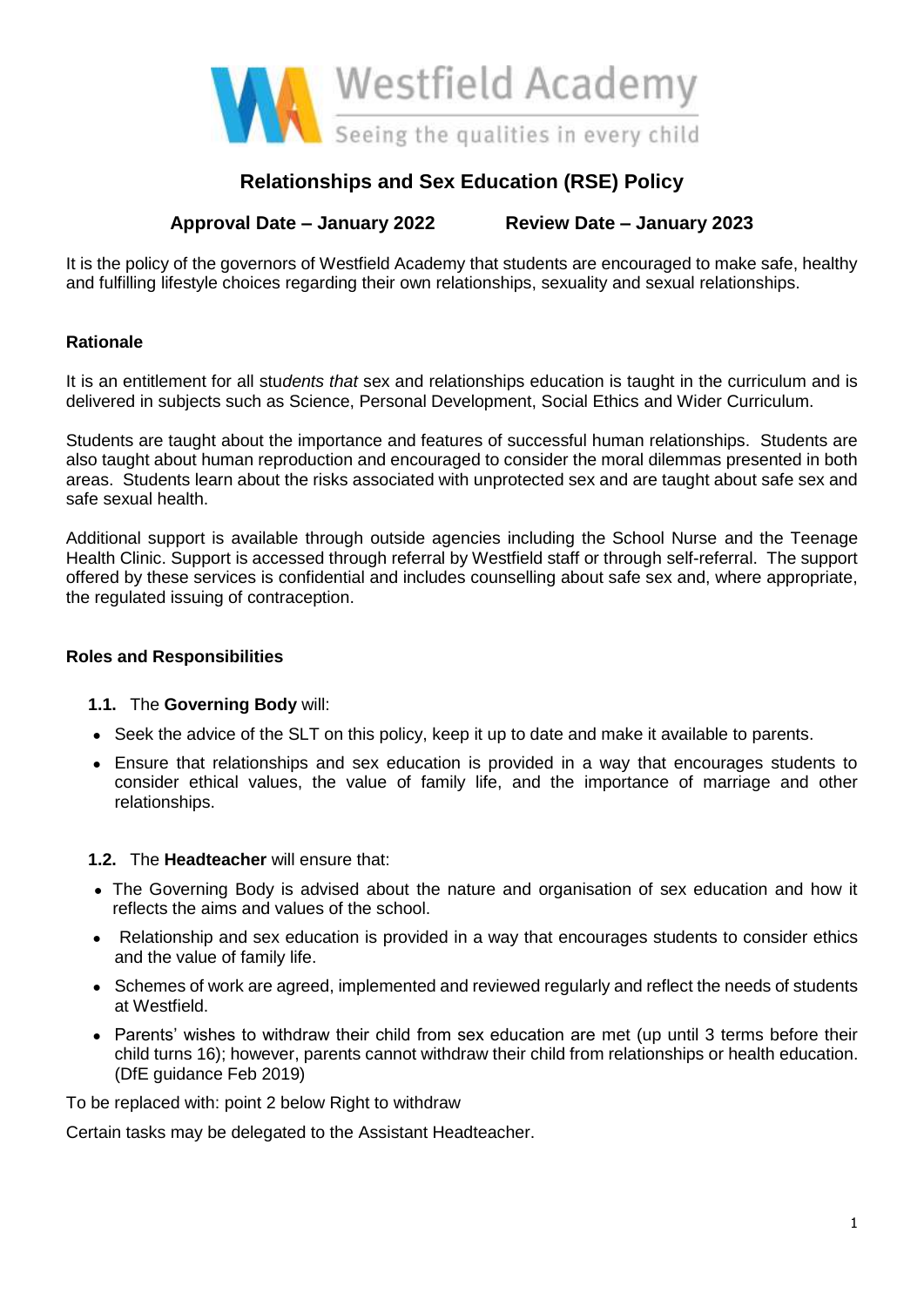**Staff** are expected to:

- Provide relationship and sex education in accordance with this policy and in a way which encourages students to consider ethical values and the value of family life.
- Participate in training, as required, to provide sex education in line with the school curriculum policy.
- Implement the agreed schemes of work.
- Respond appropriately to those students whose parents wish them to be withdrawn from sex education, and respond to any parental concerns or queries made.

#### **2 Right to withdraw**

DfE guidance states that parents have a right to withdraw their child from sex education where it is taught as part of the Relationships and Sex education curriculum (up until 3 terms before their child turns 16). However, there is no right to withdraw a child from the sex education elements of the taught Science curriculum ie human development and reproduction. As sex education is currently taught through the Science curriculum at Westfield Academy, there is effectively no right to withdraw.

There is no right to withdraw from Health Education or the Relationships education element of Relationships and Sex education.

#### **Related Documents**

- Appendix 1 Topics covered by Personal development
- Appendix 2 refer to DfE guidance February 2019 and September 2021 update.

#### **Monitoring**

This policy is monitored by the Governors' Student Matters Sub-Committee.

#### **Responsible**

● Assistant Headteacher (Julie Strange)